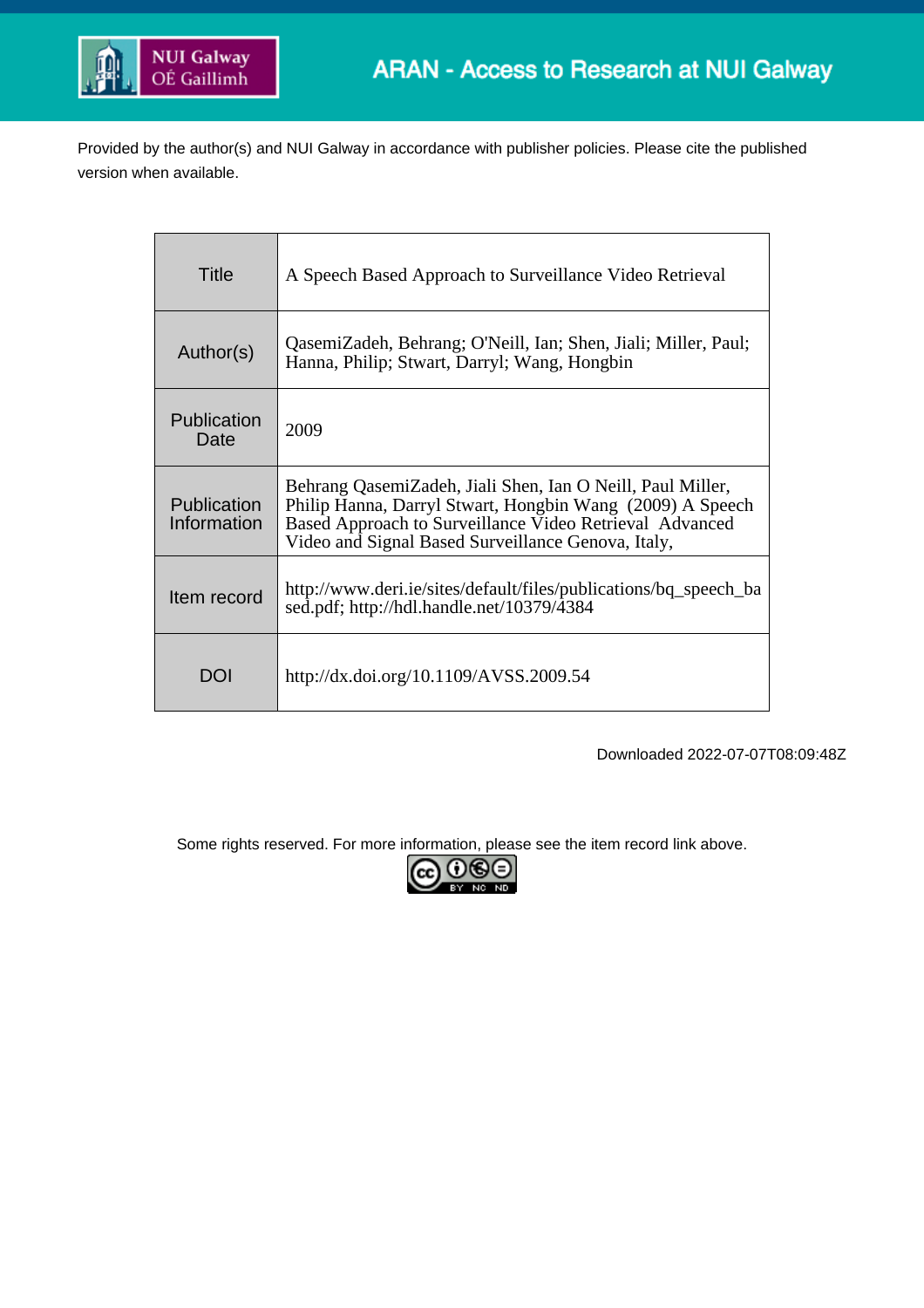# **A Speech Based Approach to Surveillance Video Retrieval**

Behrang QasemiZadeh Unit for Natural Language Processing, DERI National University of Ireland, Galway Galway, Ireland behrang.qasemizadeh@deri.org

*Abstract***—This paper describes the anatomy of a pilot surveillance system with a speech-based interface for contentbased retrieval of video data. The proposed system relies on an ontology-based information sharing architecture and lets components of the system communicate among each other through TCP/IP communication channels. The aim of developing the pilot system was to explore dependencies between image analysis, event detection, video annotation, and speech- based retrieval of the video content in the context of a broader spoken dialogue system.** 

#### *Surveillance video retrieval; Ontology; Natural language Interface; Video Content Modelling; Event Detection.*

## I. INTRODUCTION

The ISIS project is a multidisciplinary EPSRC-funded project based at ECIT, Queen's University's institute for Electronics, Communications and Information Technology. The specific aim of the project is to create an intelligent sensor network capable of detecting threats to passenger safety on public transport. However, the individual techniques for detection, classification and information retrieval are in many cases highly generic and relevant to many application contexts. Among the initial experiments conducted for ISIS was an attempt to classify by gender individuals passing through an office doorway (the Doorway Experiment) and then to retrieve footage of a "person", a "male" or a "female" passing through the doorway within a given time period. With the eventual aim of facilitating information retrieval in a busy operations centre, the retrieval enquiry took the form of a spoken natural language query.

A second scenario took as its setting a more complex scene outside an office: here hand-tagged data (based on the British Home Office's i-LIDS data set [1] and representing individuals described by clothing and gender and vehicles described by colour) were used as a basis on which to formulate enquiries concerning the presence, activity and/or location of individuals and vehicles that matched a particular description. While this scenario (the i-LIDS Experiment) proved valuable in terms of developing an underlying data model, its need for hand-tagging and a rigid set of spoken enquiries meant that the simpler Doorway Experiment was a more accurate representation of a replicable technique for automated retrieval and dynamically-phrased information retrieval.

Jiali Shen, Ian O'Neill, Paul Miller, Philip Hanna, Darryl Stwart, Hongbin Wang

ECIT Queen's University of Belfast Belfast, UK {j.shen, i.oneill, p.miller, p.hanna, d.stewart, h.wang} @ecit.qub.ac.uk

In this paper our description of experimental activity concentrates on our Doorway Experiment, with some reference to the more advanced avenues of enquiry suggested by the forward-looking i-LIDS Experiment.

## *A. The Doorway Experiment*

As presented to the members of the i-LIDS consortium in the autumn of 2008, the Doorway Experiment showed how natural language could be used to progressively refine a user enquiry. In this experiment natural language enquiries adhered to a fixed structure, corresponding to a predefined underlying syntactic grammar, with the expectation that the variables required by the system (gender, start-time, endtime and day) would occur in fixed positions in each user utterance. This template-based approach offered enough flexibility for the user to change variable values at will and so vary the nature of the enquiry over several iterations.

The underlying dataset represented six individuals (three males and three females) passing through an office doorway in the course of a few minutes. Inquiries included:

- Show me the key frames of a person entering the doorway between ten thirty a.m. and eleven a.m. on October the ninth.
- Show me the key frames of a person entering the doorway between ten forty-five a.m. and eleven a.m. on October the ninth.
- Show me the key frames of a male entering the doorway between ten forty-five a.m. and eleven a.m. on October the ninth.
- Show me the key frames of a female entering the doorway between ten forty-five a.m. and eleven a.m. on October the ninth.

## II. THE ANATOMY OF THE FULL SYSTEM

Figure 1 shows the anatomy of the prototype system in terms of its building blocks, a set of agents run on different TCP/IP communication channels.

The Data Manager Agent gets the image analysis results from the Image Analysis Agent and it writes the time instants, and the values of annotations, in the appropriate locations in the "image annotation database". The Prolog Inference Engine Agent uses "time stamps" and detects events from the annotations in the "image annotation database". Then, it asks the Data Manager Agent to write the inferred events into the "event annotation database". The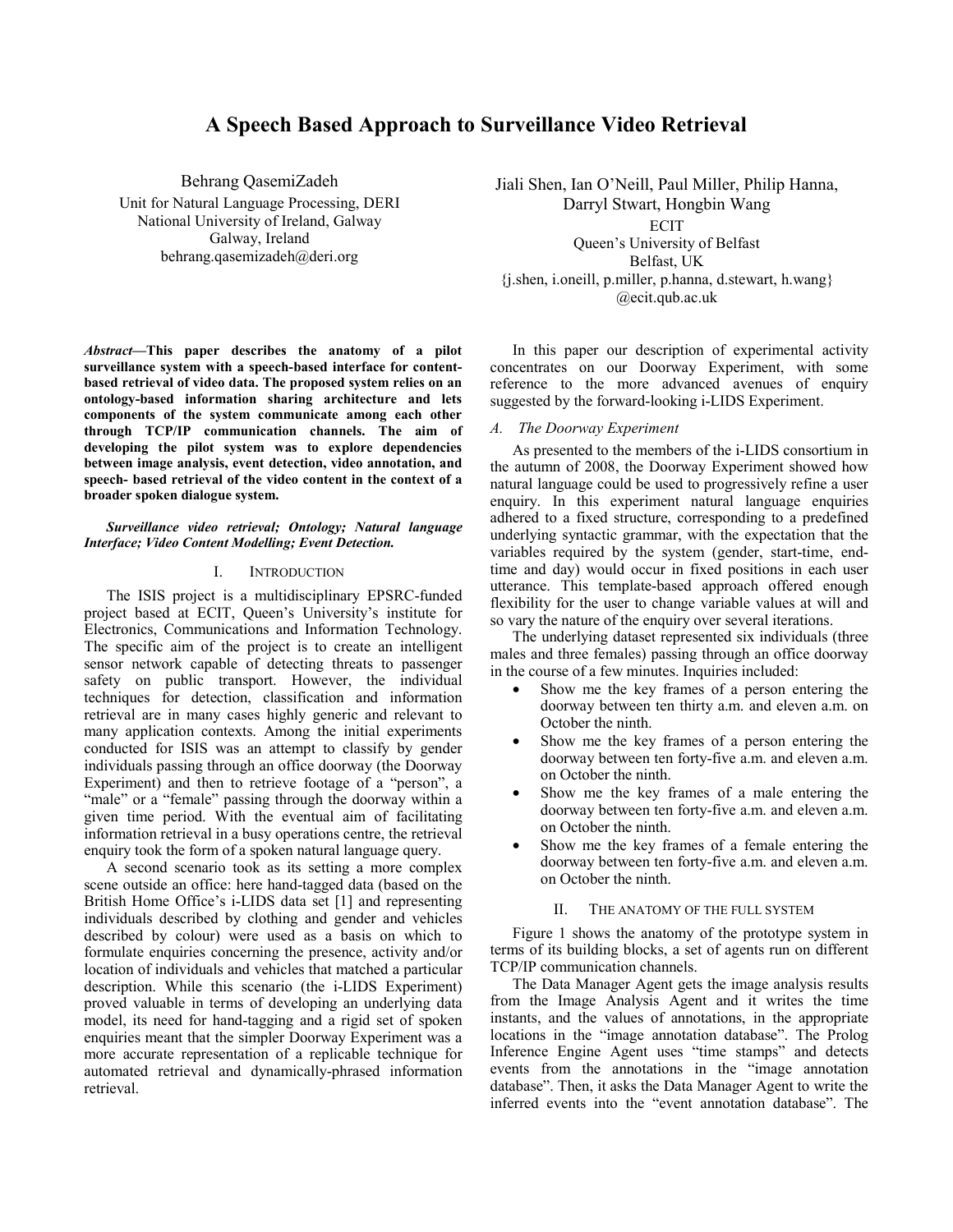Natural Language Interface Agent gets spoken natural language utterances and parses the input into an intermediate representation encapsulating information about the type of query, e.g. information seeking, in addition to a first order logic representation of natural language utterances. The Knowledge Management Agent then looks at the information provided by the user's utterances and the data repositories to provide the user with a video compilation – or another mode of response, such as a spoken or written answer.



Figure 1. The Anatomy of the full system. Each block shows an agent run on a TCP/IP communication channel. The hatched lines show references, while the solid lines show the data flow among agents.

To make sure the system functions correctly in terms of semantics, a set of ontologies supports the system's agents. The ontologies ensure that the system uses the same vocabulary for the same semantic concepts in different agents. There are four classes of ontology in the system: a time ontology, properties ontologies, an object ontology, and an events ontology. The definitions in the Time Ontology are based on DAML-Time [2] and its recent version [3], and together with the time stamps, these serve the temporal needs of the system – e.g. providing temporal tags as well as an inference engine when temporal query analysis is required. A Property Ontology provides vocabulary for describing an attribute of an object i.e. what can be sensed by sensors  $-e.g.$ if colour is considered as an attribute for vehicle objects, then the system's agents will use only the vocabulary introduced by the "Colour Property" to annotate or retrieve the video. The Property Ontology provides other services, such as comparing two vocabularies or mapping them

together. The Object Ontology provides a classification of objects and it may be varied from one application domain to the next. The most important role of the Object Ontology is to provide the system with vocabularies of shared concepts in a domain of interest  $-$  e.g. in the doorway scenario, the doorway, people, and stationary objects like computers might be the objects of interest. An Event Ontology like the one defined in [4] presents definitions for events, and the temporal or causal relationships between them. In the following, we briefly describe each of the system's agents.

#### *A. Image Analysis Agent*

The Image Analysis Agent can identify people and their properties, such as gender. At the current stage of development within ISIS gender profiling is based on the human face. The process is outlined in Fig. 2. A doorway camera is positioned to capture the faces of those who have just entered the target zone. Viola's technique [5] is used for face detection. The system is trained using AdaBoost [5] to select the most discriminative rectangle features, an approach that has been used in many applications.

Then Principal Component Analysis (PCA) is carried out on the normalized faces (24\*24 pixels). In principal component analysis (PCA), eigenvalues of the matrix composed by training faces are calculated by ranking the eigenvectors with respect to their eigenvalues and selecting the first M principal components. Theory suggests that these components contain most of the information needed to separate the training faces. The first 5 eigenvectors are shown in Figure 3. A conversion matrix is also generated in this step, which is applied to transfer the input testing face into the new space.





Figure 3. The first four eigenfaces.

In this system, the first 50 components are input to a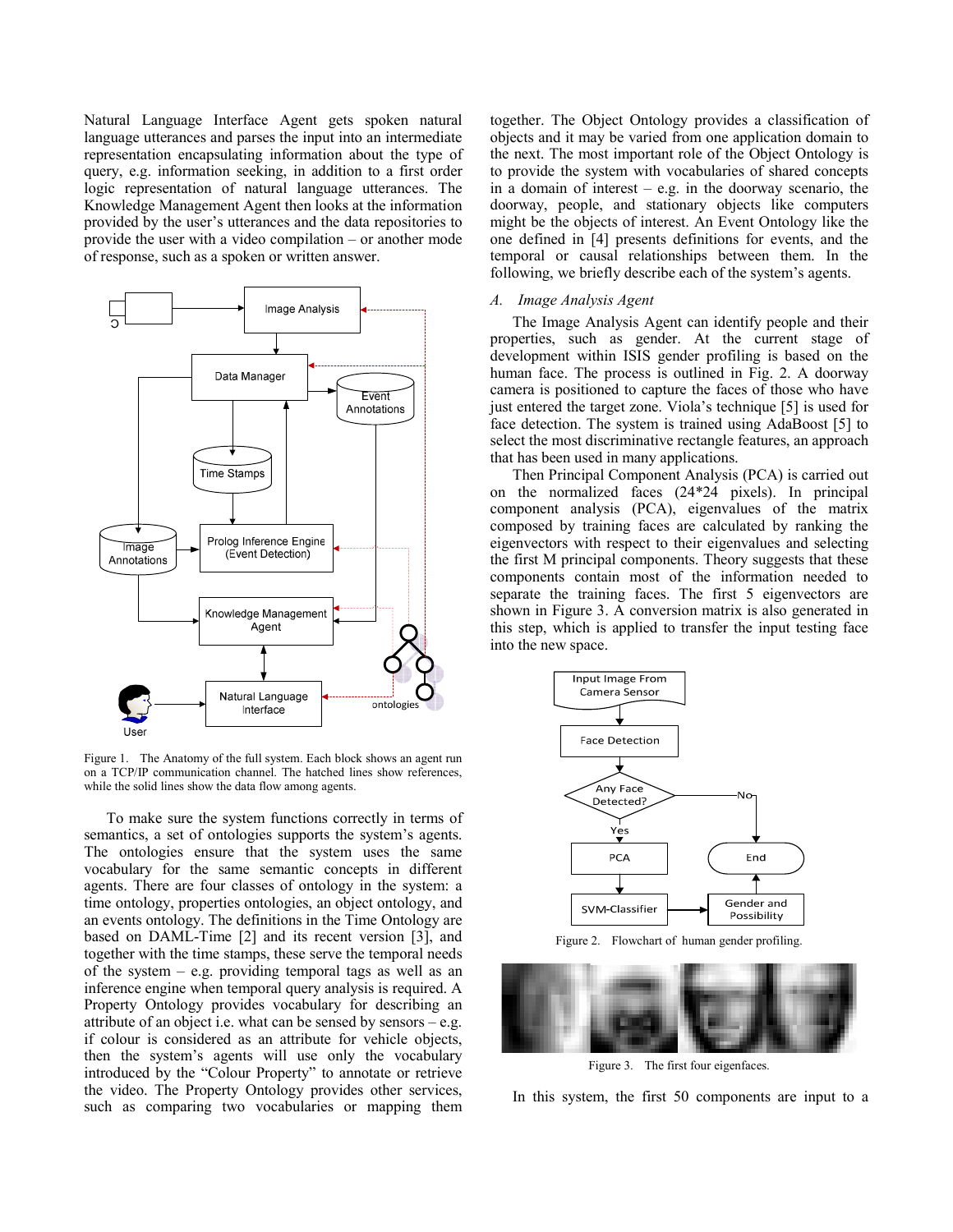trained Support Vector Machine (SVM) as the gender classifier. The SVM system has been trained by nearly 4000 faces with same PCA processing.

## *B. Data Manager Agent*

The Data Manager Agent is responsible for any transaction on the data repositories. This includes usual data administrative tasks in addition to checking data consistency, and compatibility against the system's ontologies. For example, the Data Manager checks whether annotations provided by the Image Analyzer Agent are valid according to the property and object ontologies. In addition, the Data Manager Agent records all the transaction times from the Image Analyzer Agent and keeps track of the temporal order of annotations. When retrieving information, the Data Manager Agent assigns time tags to image annotations and provides a high level representation of actual stored information. The following shows an example of an annotation provided by the Data Manager Agent:

```
<object type="vehicle" id="v1"time="8"> 
     <properties> 
        <colour>blue</colour> 
        <location>Gp12528</location> 
     </properties> 
</object>
```
Figure 4 shows the steps the Data Manager Agent takes when it gets a new input from the Image Analyzer Agent.



Figure 4. The figure shows the steps the Data Manager Agent takes when it receives new annotations from the Image Analyzer.

### *C. Prolog Inference Engine*

The Prolog Inference Engine, or Event Detection Agent, detects events by monitoring annotations of objects in time instants. The Event Detection Agent recognizes events in a similar way to [6]. Then it asks the Data Manager Agent to assert inferred facts into the preserved data repository. An example of annotation for an event can be as follows:

```
<event type="move" id="jzglkncoos"> 
    <event_objects> 
       <agent>v1</agent> 
    </event_objects> 
    <event_details> 
       <from_location 
       inherited_from="location"> 
       oos 
       </from_location> 
  </event_details> 
  <time stime="0" etime="2"/> 
</event>
```
Figure 5 shows the steps the Data Manager takes when asserting events inferred by the Event Detection Agent.



Figure 5. Asserting an inferred event into data repository

#### *D. Natural Language Interface*

The main components of the Natural Language Interface are a speech recognizer and a semantic parser. The speech recognizer used in this case was Sphinx [6]. The semantic parser is formed around ontology-related vocabularies. When the Semantic Parser gets an input, it looks for a proper mapping from the natural language utterances to the semantics that are defined in the ontologies of the system. This is done by a set of Definite Clause Grammar rules implemented in Prolog. The following is an example parse of a natural language utterance: